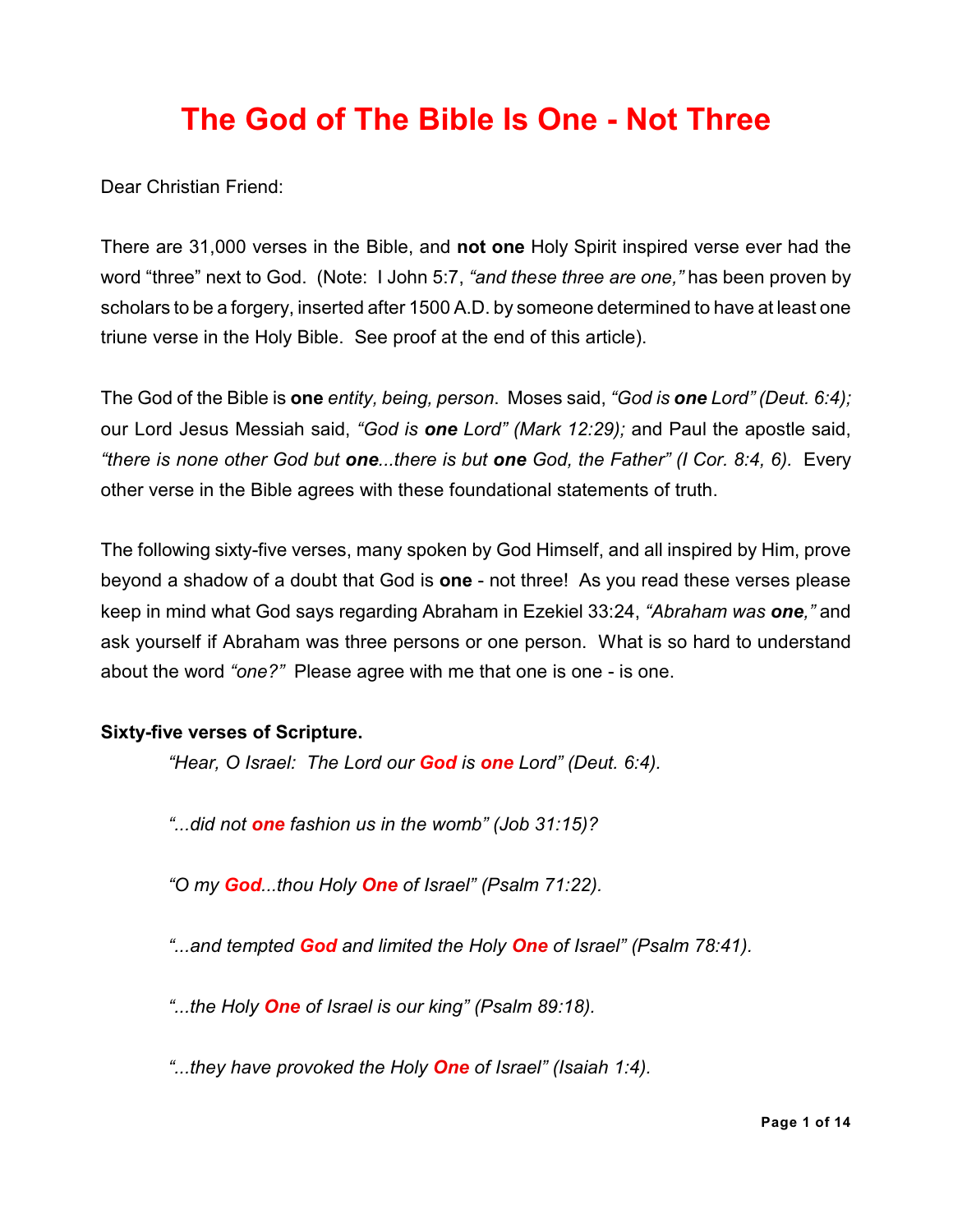*"...the Lord of hosts, the mighty One of Israel" (Isaiah 1:24).*

- *"...the counsel of the Holy One of Israel" (Isaiah 5:19).*
- *"...the word of the Holy One of Israel" (Isaiah 5:24).*
- *"...the Lord, the Holy One of Israel" (Isaiah 10:20).*
- *"...great is the Holy One of Israel" (Isaiah 12:6).*
- *"...respect to the Holy One of Israel" (Isaiah 17:7).*
- *"...rejoice in the Holy One of Israel" (Isaiah 29:19).*
- *"...the Holy One of Jacob...the God of Israel" (Isaiah 29:23).*
- *"...the Holy One of Israel" (Isaiah 30:11).*
- *"...thus saith the Holy One of Israel" (Isaiah 30:12).*
- *"For thus saith the Lord God, the Holy One of Israel" (Isaiah 30:15).*
- *"...the mighty One of Israel" (Isaiah 30:29).*
- *"...they look not unto the Holy One of Israel" (Isaiah 31:1).*
- *"...the Holy One of Israel" (Isaiah 37:23).*
- *"To whom will ye liken me...saith the Holy One" (Isaiah 40:25)?*
- *"...thy Redeemer, the Holy One of Israel" (Isaiah 41:14).*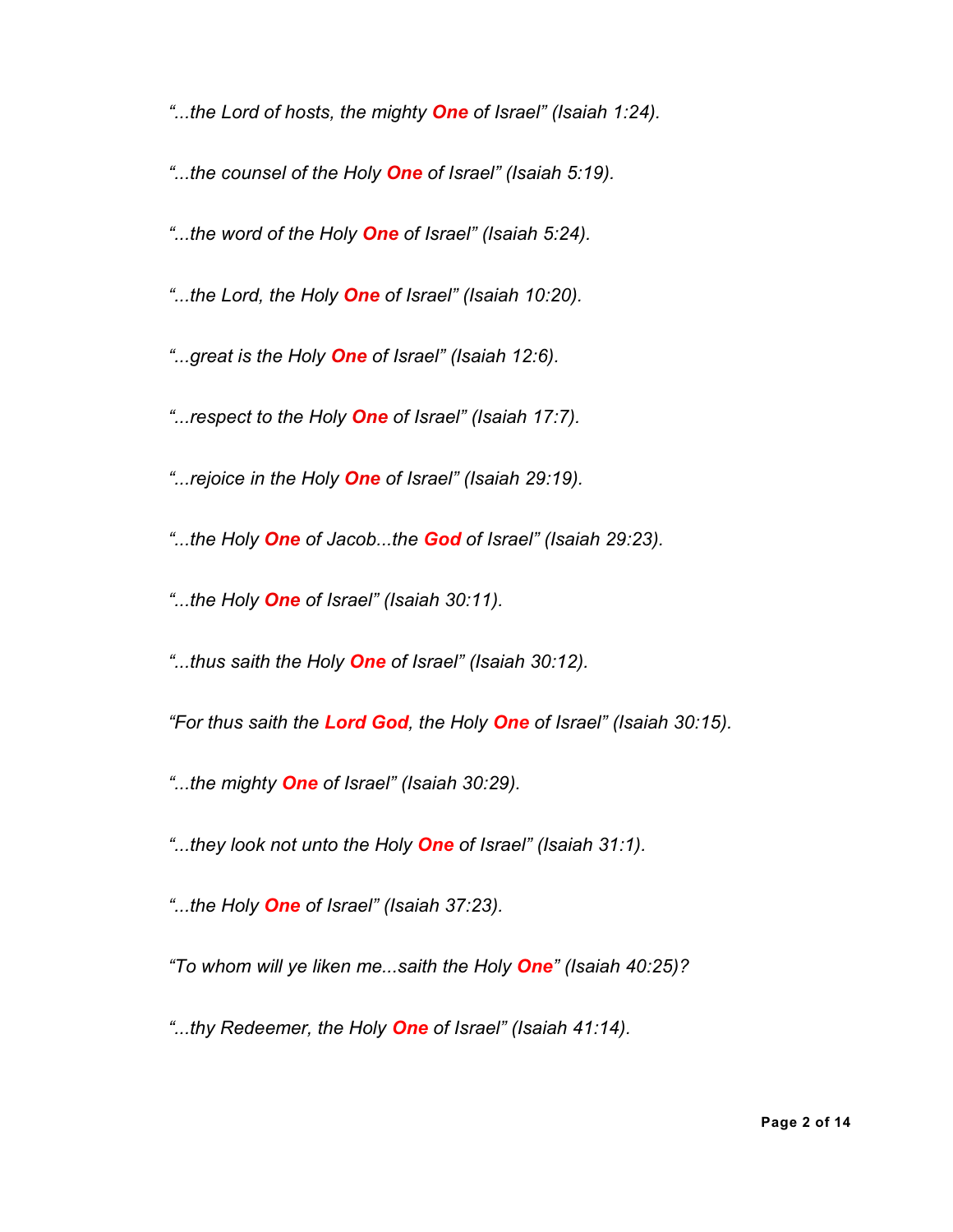*"...shalt glory in the Holy One of Israel" (Isaiah 41:17).*

*"...the Holy One of Israel hath created it" (Isaiah 41:20).*

*"I am the Lord thy God, the Holy One of Israel" (Isaiah 43:3).*

*"...your redeemer, the Holy One of Israel" (Isaiah 43:14).*

*"I am the Lord, your Holy One, the creator of Israel, your King" (Isaiah 43:15).*

*"...the Lord of hosts is his name, the Holy One of Israel" (Isaiah 47:4).*

*"...the Holy One of Israel; I am the Lord thy God" (Isaiah 48:17).*

*"...the Redeemer of Israel, and his Holy One" (Isaiah 49:7).*

*"...the Lord that is faithful, and the Holy One of Israel" (Isaiah 49:7).*

*"...all flesh shall know that I the Lord am thy Savior and thy Redeemer, the mighty One of Jacob" (Isaiah 49:26).*

*"For thy Maker...the Holy One of Israel; The God of the whole earth" (Isaiah 54:5).*

*"...the Lord thy God, and for the Holy One of Israel" (Isaiah 55:5).*

*"For thus saith the high and lofty One that inhabiteth eternity" (Isaiah 57:15).*

*"...the Lord thy God, and to the Holy One of Israel" (Isaiah 60:9).*

*"The Zion of the Holy One of Israel" (Isaiah 60:14).*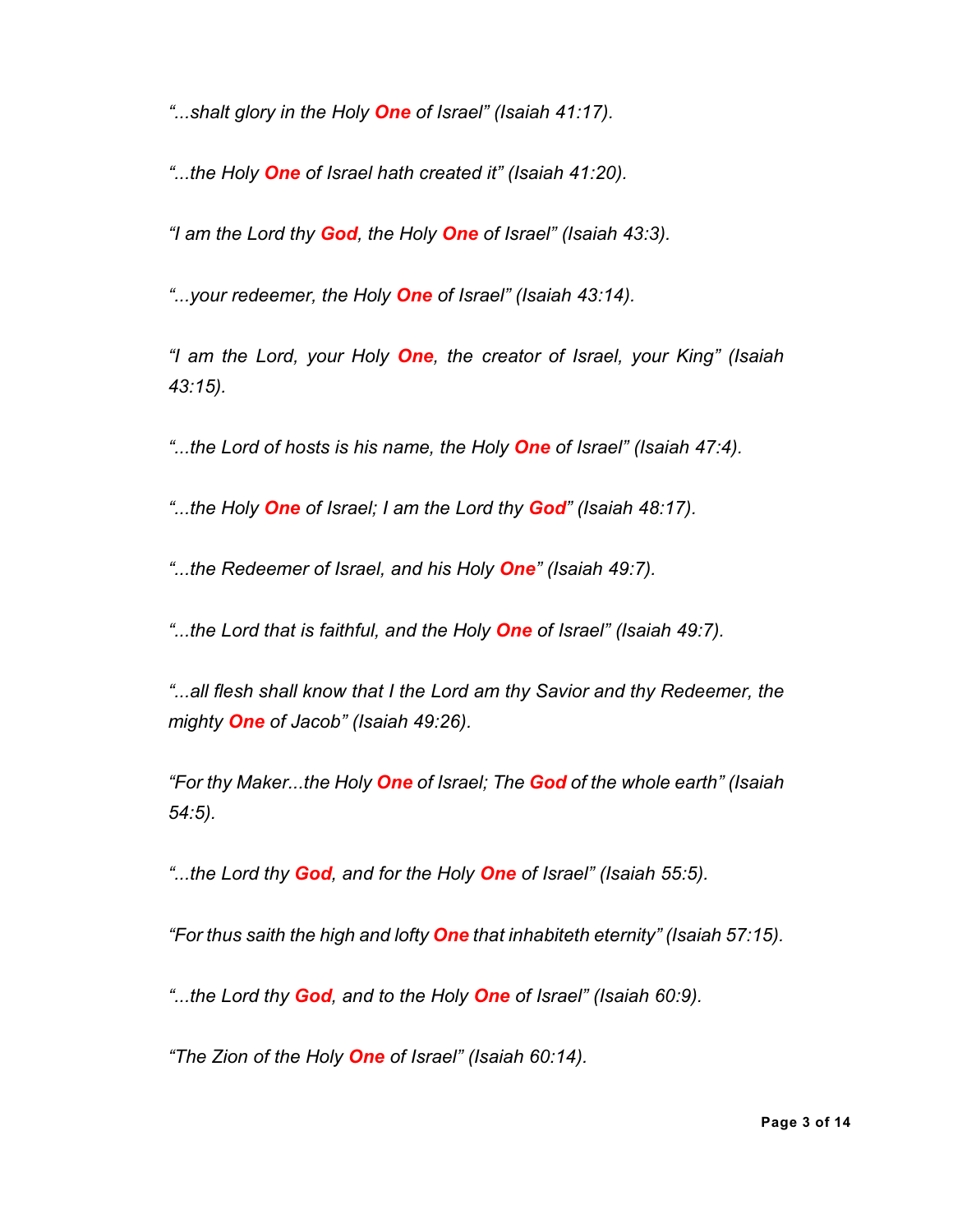*"...thy Redeemer, the mighty One of Jacob" (Isaiah 60:16).*

*"...against the Holy One of Israel" (Jeremiah 50:29).*

*"...God, the Lord of hosts...the Holy One of Israel" (Jeremiah 51:5).*

*"...and I heard a voice of one that spoke...Thus saith the Lord God" (Ezekiel 1:28; 2:4).*

*"...the heathen shall know that I am the Lord, the Holy One in Israel. ...saith the Lord God" (Ezekiel 39:7-8).*

*"I am God, and not man; the Holy One" (Hosea 11:9).*

*"O Lord my God, mine Holy One...O mighty God" (Habakkuk 1:12).*

*"God came from Teman, and the Holy One from mount Paran" (Habakkuk 3:3).*

*"...in that day shall there be one Lord and his name one" (Zechariah 14:9).*

*"Have we not all one father? Hath not one God created us" (Malachi 2:10)?*

*"Why callest thou me good? There is none good but one, that is God"* [Jesus speaking] *(Matthew 19:17).*

*"...one is your Father, which is in heaven...one is your Master, even Christ"* [Jesus speaking] *(Matthew 23:9-10).*

*"...there is none good but one, that is God" (Mark 10:18).*

*"The Lord our God is one Lord"* [Jesus speaking] *(Mark 12:29).*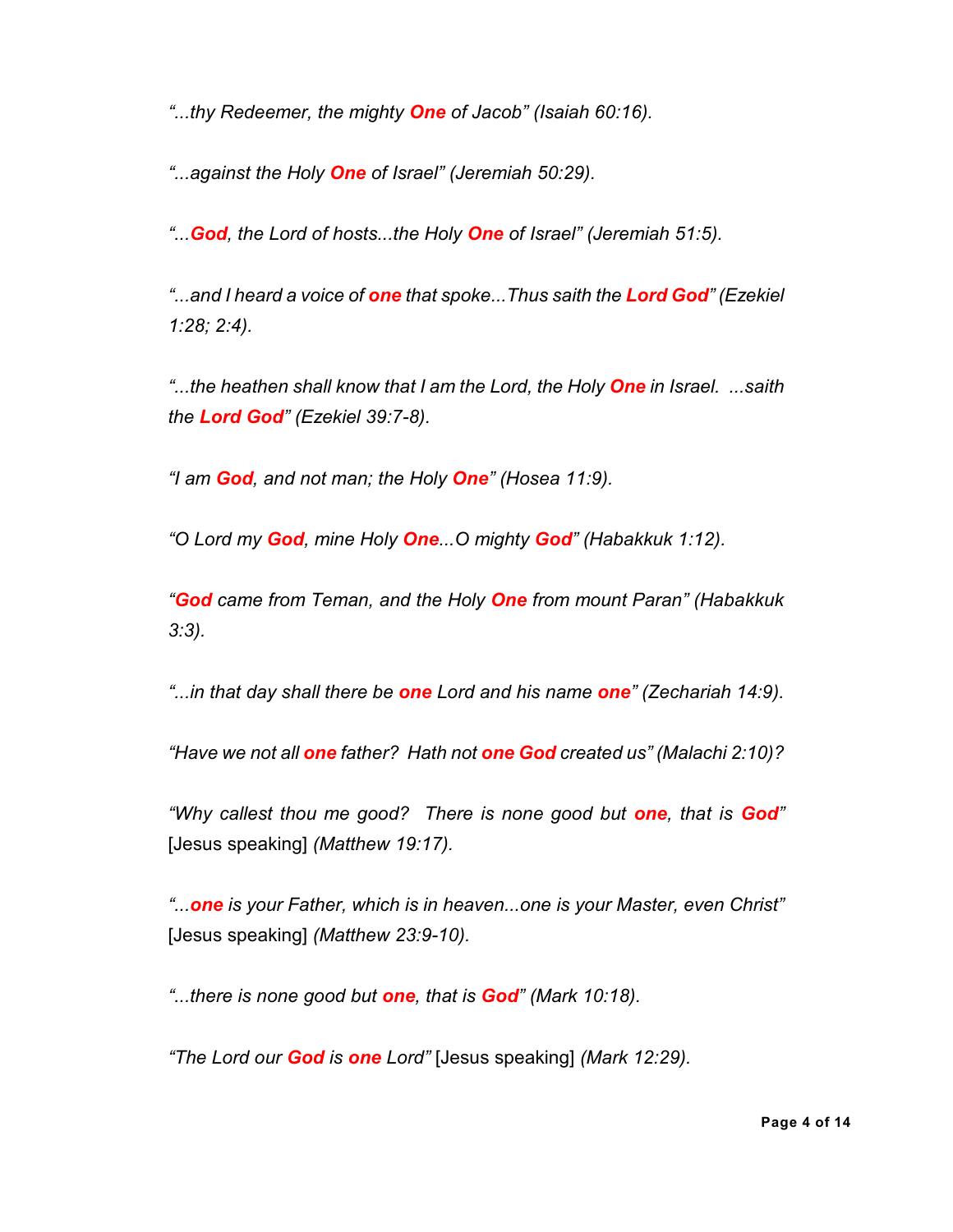*"...there is one God; and there is none other but he" (Mark 12:32).*

*"...none is good, save one, that is, God" (Luke 18:19).*

*"...we have one Father, even God" (John 8:41).*

*"I honor my Father...there is one that seeketh and judgeth"* [Jesus speaking] *(John 8:49-50).*

*"Seeing it is one God which shall justify..." (Romans 3:30).*

*"...there is none other God but one" (I Corinthians 8:4).*

*"But to us there is but one God, the Father" (I Corinthians 8:6).*

*"Now a mediator is not a mediator of one, but God is one" (Galatians 3:20).*

*"One God and Father of all, who is above all" (Ephesians 4:6).*

*"For there is one God, and one mediator between God and men, the man Christ Jesus" (I Timothy 2:5).*

*"Thou believest that there is one God; thou doest well" (James 2:19).*

*"Draw nigh to God...there is one lawgiver, who is able to save and to destroy" (James 4:8, 12).*

*"But ye have an unction from the Holy One" (I John 2:20).*

*"...behold, a throne was set in heaven, and one sat on the throne"* [*"Lord God Almighty" v. 8*] *(Revelation 4:2).*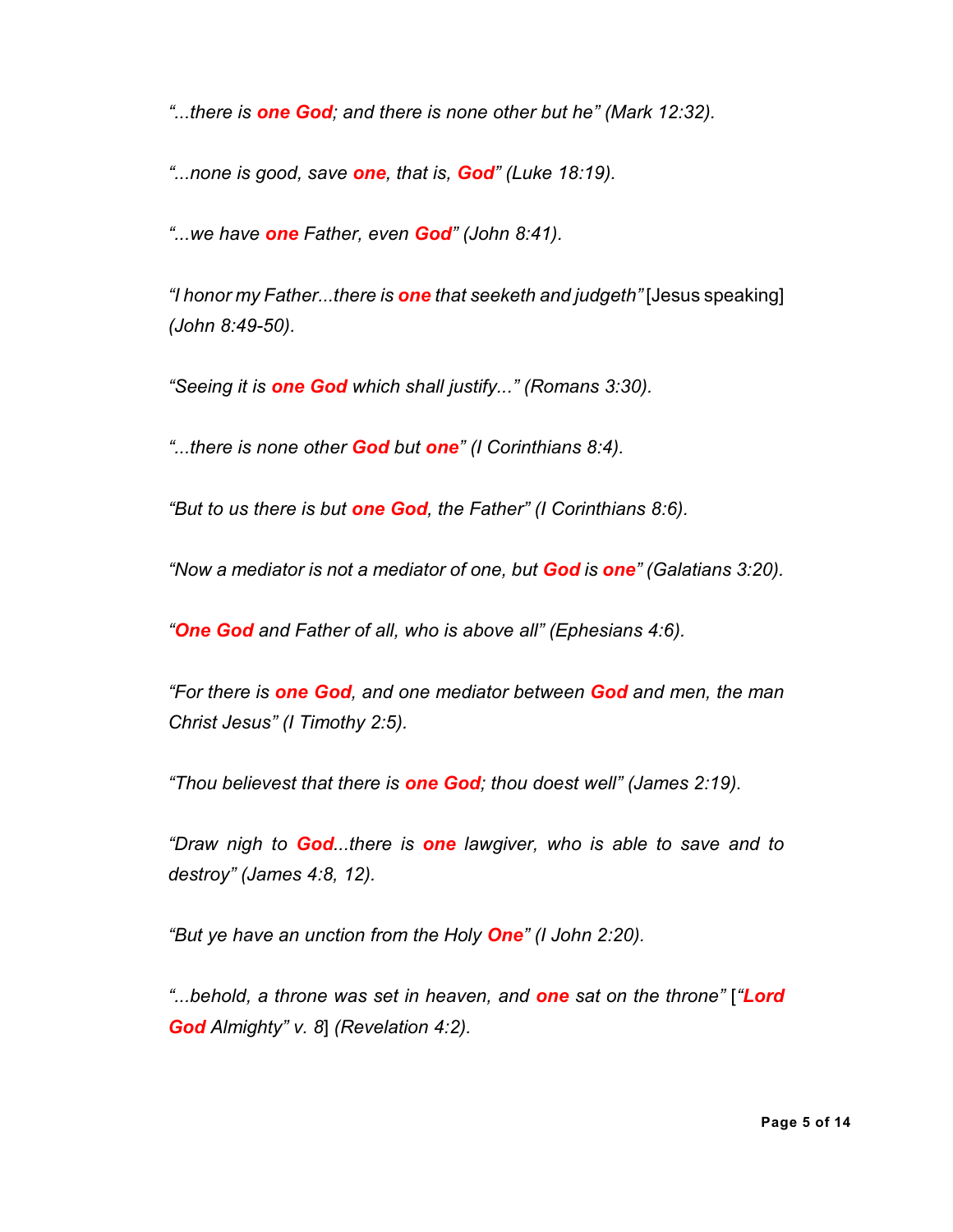## **Who is Jesus Christ?**

The Scriptures teach that Jesus is the supernaturally conceived, virgin-born, sinless, human Son of God; Savior, redeemer, Messiah, fore-ordained ruler of this planet for the coming 1000 years, and the only way to God, **who never claimed to be** *"God."* In fact, Jesus denied being God *(Matt. 19:17)*; he denied making himself equal with God with these words, *"I said I am the Son of God" (John 10:36)*; and he said plainly that the Father is *"the only true God" (John 17:3).* He said, *"my Father is greater than I" (John 14:28)*, only the Father knows the day and hour of my return *(Mark 13:32)*, and my Father will decide who sits on my right hand and on my left in **my own kingdom**, that *"is not mine to give" (Matt. 20:23).* Jesus claimed the Father as his God just as the Father is our God *(Matt. 27:46; John 20:17; Rev. 3:12).* He claimed to be the *"Christ,"* the Anointed One, the *"Messiah" (Matt. 16:16-17; Luke 4:18; Acts 4:27; John 4:25-26).*

The apostle Paul agreed. He said *"there is but one God, the Father" (I Cor. 8:6)*, there is *"One God and Father of all, who is above all" (Eph. 4:6)*, *"the only wise God"* is *"invisible" (I Tim. 1:17)* and *"the head of Christ is God"* just as *"the head of every man is Christ" (I Cor. 11:3).* He said that God our Father is also the God of Jesus Christ *(II Cor. 11:31; Eph. 1:3, 17).* Paul's first sermon after his encounter with Jesus on the Damascus road was *"that he is the Son of God"* [not God]. He desired *"That ye may with one mind and one mouth glorify God, even the Father of our Lord Jesus Christ" (Rom. 15:6),* and he encouraged Christians *"to serve the living and true God; and to wait for his Son from heaven" (I Thess. 1:9-10)*.

## **What About Elohim?**

The Hebrew noun for God is *Elohim*, and because it can have plural connotations, some see in it a *plurality of persons* in the Deity. In light of the whole of Scripture, including the sixty-five verses cited, this is doctrinal nonsense. Elohim is used of the one true God some 2300 times in the Bible and every last time it takes a **singular** verb! Of Genesis 1:1, *"In the beginning God* [Elohim] *created the heavens and the earth,"* the Trinitarian scholars who translated the NIV Study Bible are forced by the facts to say in their *text-notes*:

*"God created. The Hebrew noun Elohim, is plural but the verb is singular, a normal usage in the O.T. when reference is to the one true God. This use of the plural expresses intensification rather than number and has been*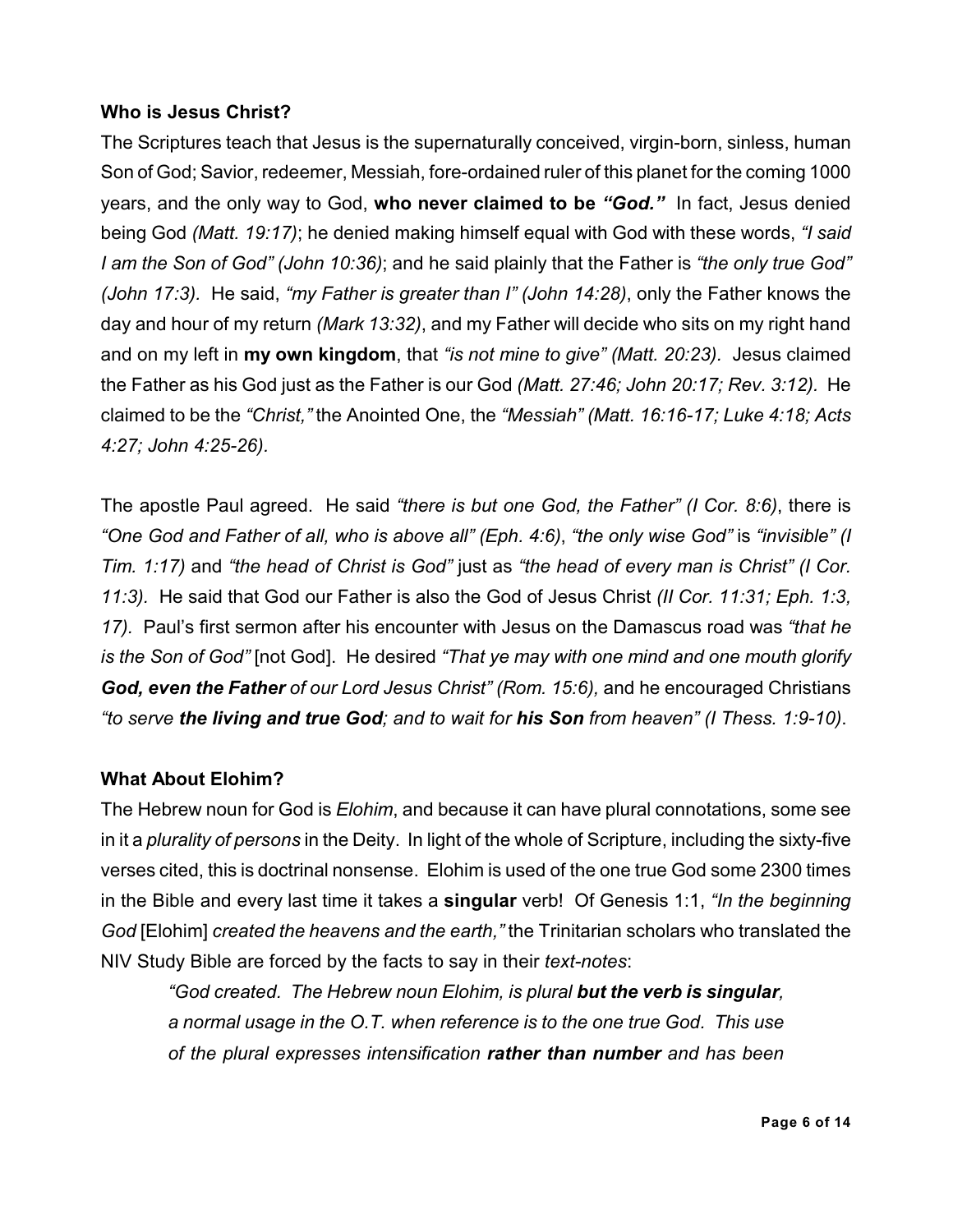*called the plural of majesty, or of potentiality"* [emphasis mine].

The noted Trinitarian scholar Professor Charles C. Ryrie says regarding the noun Elohim: *"To conclude plurality of persons from the name itself is dubious" (Basic Theology; p. 58).* Of course some people will grasp at any straw in an effort to support their mistaken tradition.

## **The Influence of A Pagan Named Plato.**

There is not one verse of Scripture that says that God is "three" of anything! Not "three coequal, co-eternal persons," "one God in three persons," "three persons of one essence" or "three manifestations of one God." The terms "Trinity," "Triune," "Blessed Trinity," "Holy Trinity," "God the Son," "God the Holy Spirit," "God incarnate," "God in flesh," "two natures," and "the Deity of Christ" are not biblical terminology. Their use is a sure ticket to a misunderstanding of who God is, and the serious error of robbing our Father of His glory as the one and only Most High God!

So how did Christianity fall into this mistaken view of God? The shocking answer to that question is, we followed a blind guide, the pagan philosopher Plato. It is an indisputable fact of history that Plato was teaching a doctrine of the Trinity in his Academy in Athens, Greece, 375 years before the birth of Jesus Messiah. The ancient Greeks even had a city named Hagia Triada (Holy Trinity). According to the noted 20<sup>th</sup> century historian Will Durant, Plato had a weird fascination with triangles and the numeral *three*. Look at the "threes" that fascinated him. He saw **three** elements in nature, *fire, wind and water*. He saw **three** things at work in nature, *motion, creation* and a *soul* or principle of life. The soul or principle of life has **three** parts, *desire, will* and *thought*. Each part has its own *virtue* **(three)**, *moderation, courage* and *wisdom.* Beauty lies in **three**, *fitness, symmetry* and *order*. A work of art should have **three** features, *head, trunk* and *limbs*. Love is the pursuit of beauty, and has **three** stages, love of the *body*, the *soul* or of *truth*. The soul of a man has **three** parts, *mind, aspirations* and *sensations.* An ideal society has **three** parts*, productive* (workers)*, protective* (warriors)*,* and *governing* (rulers). But his "**three**" that has permeated Christian doctrine and still troubles the understanding of millions of Christians today is, his triune view of God! It consists of: 1. The Good, or first cause - "God." 2. The changeless Ideas, Reason, Wisdom or Mind of God - the "Logos." 3. A soul or principle - the "Spirit" of all things. *(The Life of Greece; p. 510-518).*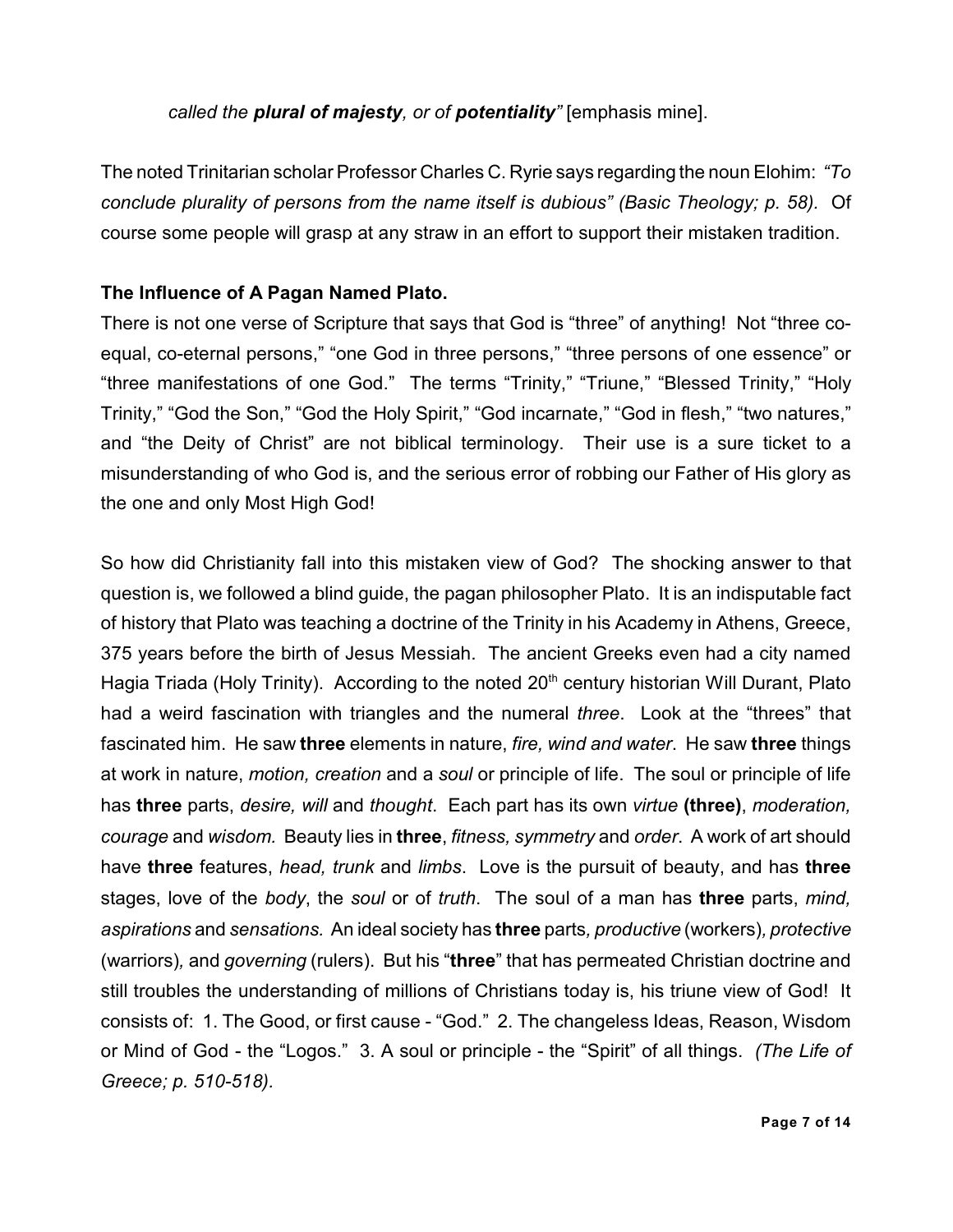Trinitarian professors R. Olson and C. Hall make the following shocking statement in their book, *The Trinity*:

*"Very early in the history of theology, reflection began to focus on the immanent Trinity as church fathers became obsessed with Greek ideas..." (p. 110).*

Trinitarian scholar Millard Erickson says in his work, *God In Three Persons*:

*"We have observed that the specific meta-physical vehicle used to express the classical doctrine of the Trinity as originally formulated was a Greek metaphysics... . While it is customary to assume that the major philosophical influence on the Greek* [church] *fathers was Plato and the Stoics, Durant believes the influence of Aristotle should not be overlooked" (p. 211, 259).* [What do these men have to do with Christian doctrine?].

Trinitarian professor Shirley C. Guthrie, Jr. writes in his book *Christian Doctrine*: *"The Bible does not teach the doctrine of the Trinity. The language of the doctrine is the language of the ancient church taken from classical Greek philosophy" (p. 76-77).*

The very educated apostle Paul knew how insidious this Greek philosophy is and warned against it strongly in Colossians 2:8.

*"Beware lest any man spoil you through philosophy and vain deceit, after the tradition of men, after the rudiments of the world, and not after Christ."* Note: Philosophy is *"Greek"* philosophy, Greek in origin, and Plato is its father. As Ralph Waldo Emerson said, *"Plato is philosophy, and philosophy, Plato."*

Paul also knew that after his departure the church would be devastated by false teaching. He gave the following serious warning to the elders of the church at Ephesus (and us):

*"For I know this, that after my departing shall grievous wolves enter in among you, not sparing the flock. Also of your own selves shall men arise, speaking perverse things, to draw away disciples after them. Therefore*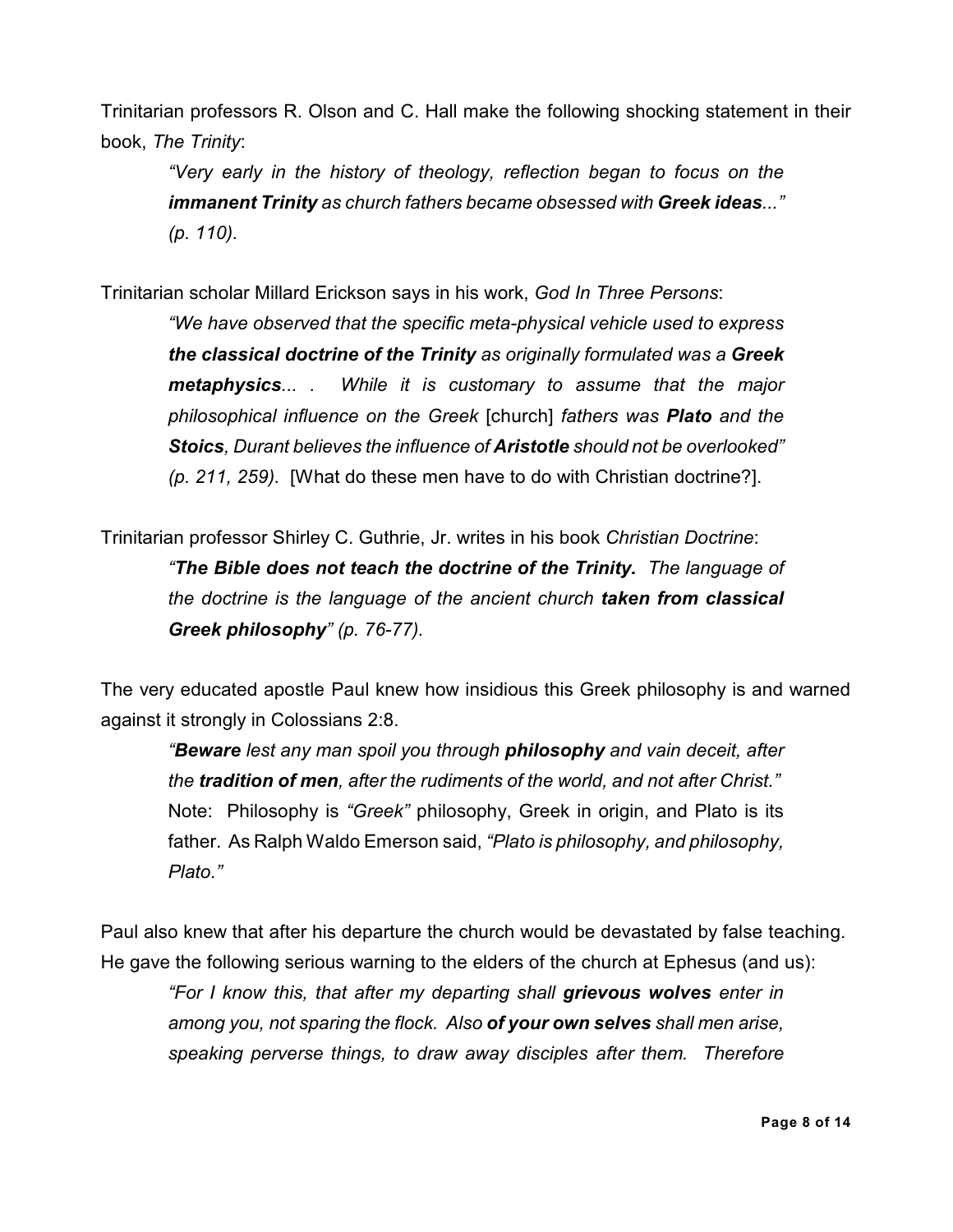*watch, and remember, that by the space of three years I ceased not to warn every one night and day with tears" (Acts 20:29-31).*

And regrettably it did happen! After the death of Paul and the other Apostles, men began to be *"converted"* who history plainly says were followers of Plato and who became *"Christian philosophers.*" The list includes Justin Martyr (110-165 A.D.), Clement of Alexandria (150-215 A.D.), Origen (185-254 A.D.), Athanasius (297-373 A.D.) and Augustine (354-430 A.D.). They brought with them their Platonic concept of a triune God and *"began to sprinkle nuggets of Trinitarian ore"* in their writings *"that will later be mined and purified" (Olson and Hall; The Trinity; p. 17).*

The Encyclopedia Britannica says of this Platonic influence:

*"From the middle of the 2<sup>nd</sup> century A.D. Christians who had some training in Greek philosophy began to feel the need to express their faith in its terms... . The philosophy that suited them best was Platonism. The first Christian to use Greek philosophy in the service of the Christian faith was Justin Martyr. Each of the great Christian Platonists understood Platonism and applied it to the understanding of his faith in his own individual way. But the Christian Platonism that had the widest, deepest, and most lasting influence in the West was that of St. Augustine of Hippo. In his theology, insofar as Augustine's thought about God was Platonic, he conformed fairly closely to the general pattern of Christian Platonism... . Perhaps the most distinctive influence of Plotinian Neo-Platonism on Augustine's thinking about God was in his Trinitarian theology. Because he thought that something like the Christian doctrine of the Trinity was to be found in Plotinus and Porphyry* [two pagan thinkers - followers of Plato], *he tended to regard it as a philosophical doctrine and tried to make philosophical sense of it... ." (Britannica - Macropaedia; Vol. 25; p. 903-904).*

# **A God Consisting of Two Persons.**

In 325 A.D. the Roman emperor Constantine convened the Council of Nicea to settle a very heated dispute between the bishops of two cities, Alexandria and Antioch, regarding the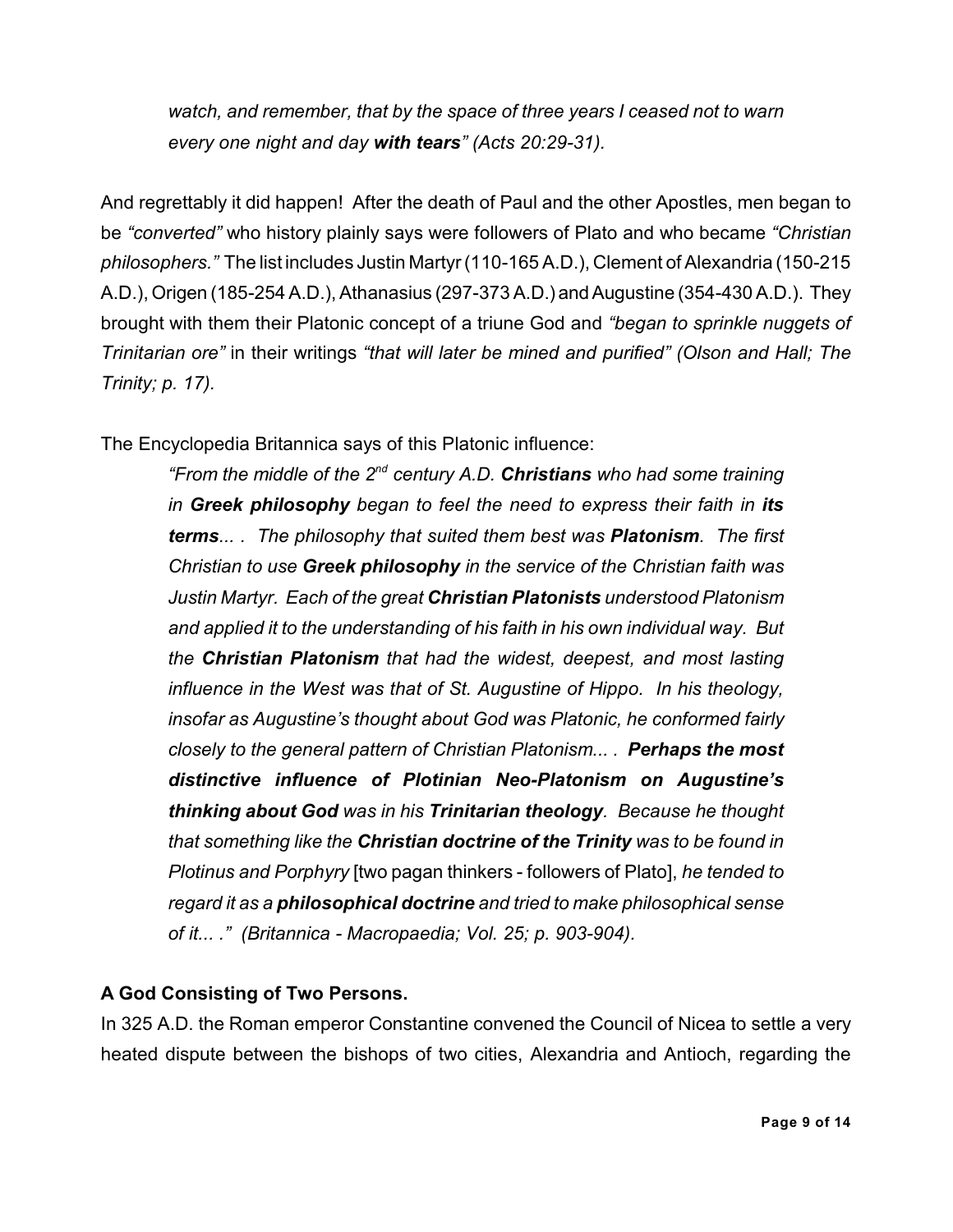relationship between Jesus Christ and God the Father. This dispute was troubling his empire and he desperately needed to resolve it.

After thirty days of debate, Constantine arose from the gold chair on which he had presided over the meetings and gave a lengthy speech, just before the issue was decided by majority vote. The speech was recorded by Eusebius, *"the father of church history,"* and takes up twenty pages of a large history book in my library. Shockingly, in this gathering that was about to decide for Christianity for the next 1700 years the all important question, *"Who is Jesus Christ?,"* the emperor did not quote one Bible verse; not one word from Peter, Paul, John, James, Jude or Jesus himself. Who did he quote? Plato! Yes, the homosexual, pagan, Greek philosopher, Plato! He called Plato *"the gentlest and most refined of all"* and credited him with teaching us the doctrine of the *"second God...distinguishing them numerically as two...and the being of the second Deity proceeding from the first."* He says, *"Plato's sentiments were sound"* and *"a doctrine not merely to be admired, but profitable too."* He went on to quote the demon inspired priestess who spoke as an oracle at the temple of Apollo at Erythrea, the demon oracle at Cuma, and the Romans Cicero and Virgil. *(The Nicene and Post-Nicene Fathers; Vol. 1; p. 566-576).*

It was in this atmosphere that the 300 bishops voted that Jesus is God just as the Father is God, *"of one substance with the Father."* Thus Christianity arrived at a doctrine of God consisting of two persons.

## **The Birth of The Christian Doctrine of The Trinity.**

As late as the year 350 A.D. there was still no Christian doctrine of the Trinity on this planet. However, fifty-six years after Nicea, in 381 A.D., the emperor Theodosius called the Council of Constantinople to try and settle the continuing quarrel regarding the personhood of God. Three bishops from the province of Cappadocia in Asia Minor, also followers of Plato, had supposedly figured it out, *there is one God who exists as three Persons.* They came to be called *"the three Cappadocians"* and one, Gregory of Nazianzus presided over the Council. After much bitter wrangling the views of the three Cappadocians won out, and this council of 186 bishops adopted the *"Creed of Constantinople."* It states in part:

*"We believe in the Holy Spirit, the Lord, the giver of life, who proceeds from the Father and the Son. With the Father and the Son he is worshiped and*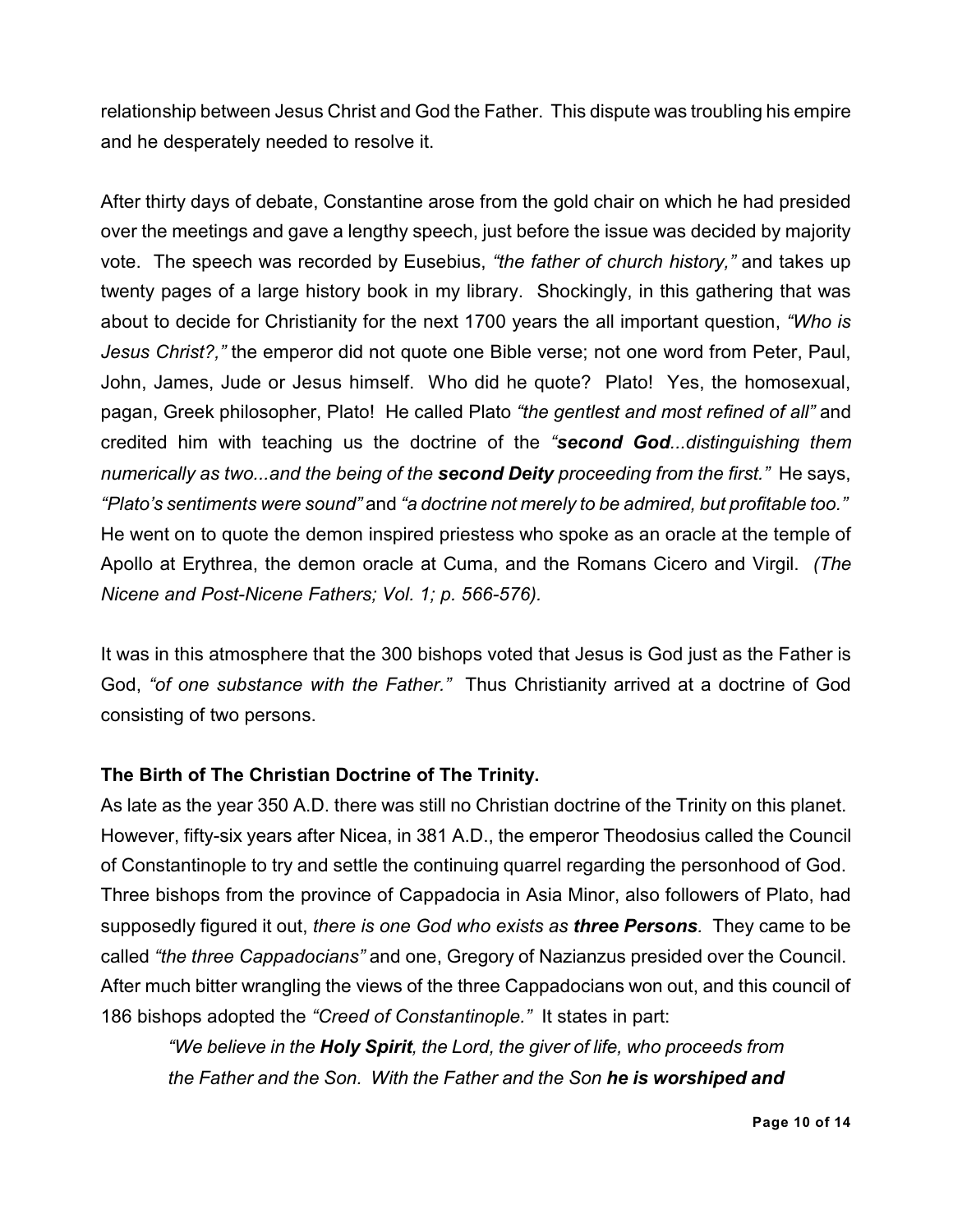*glorified" (Encyclopedia Americana; Vol. 20; p. 310).* Note: According to Jesus, Peter, and Paul the Holy Spirit is not a third person of God, but rather the Spirit of the Father *(Matt. 10:20; Mark 13:11; John 15:26; Luke 4:18; Luke 24:49; Isa. 61:1; Acts 2:17, 33; Rom. 8:11; Eph. 3:14-16).*

Thus for the first time in history, Christianity had a doctrine of *"three persons in one God,"* the Trinity. The doctrine of Plato had prevailed! Consider the following quotes:

### Trinitarian scholar Charles C. Ryrie:

*"In the second half of the fourth century, three theologians from the province of Cappadocia in eastern Asia Minor gave definitive shape to the doctrine of the Trinity..." (Basic Theology; p. 65).*

#### Trinitarian Baptist professor Millard J. Erickson:

*"What Athanasius did was to extend his teaching about the Word to the Spirit, so that God exists eternally as a Triad sharing one identical and indivisible substance. The Cappadocians - Basil, Gregory of Nazianzus, and Gregory of Nyssa - developed the doctrine of the Spirit, and thus of the Trinity, further" (God In Three Persons; p. 90).*

#### Harper-Collins Encyclopedia of Catholicism:

*"Trinitarian doctrine as such emerged in the fourth century, due largely to the efforts of Athanasius and the Cappadocians... . The doctrine of the Trinity formulated in the late fourth century thus affirms that the one God exists as three Persons" (p. 1271).*

#### Collier's Encyclopedia:

*"Of the many who wrote on theology...Basil of Caesarea (fourth century), who, with his brother, Gregory of Nyssa, and their friend, Gregory of Nazianzus, fixed the orthodox formulation of the doctrine of the Trinity" (Vol. 9; p. 41-42).*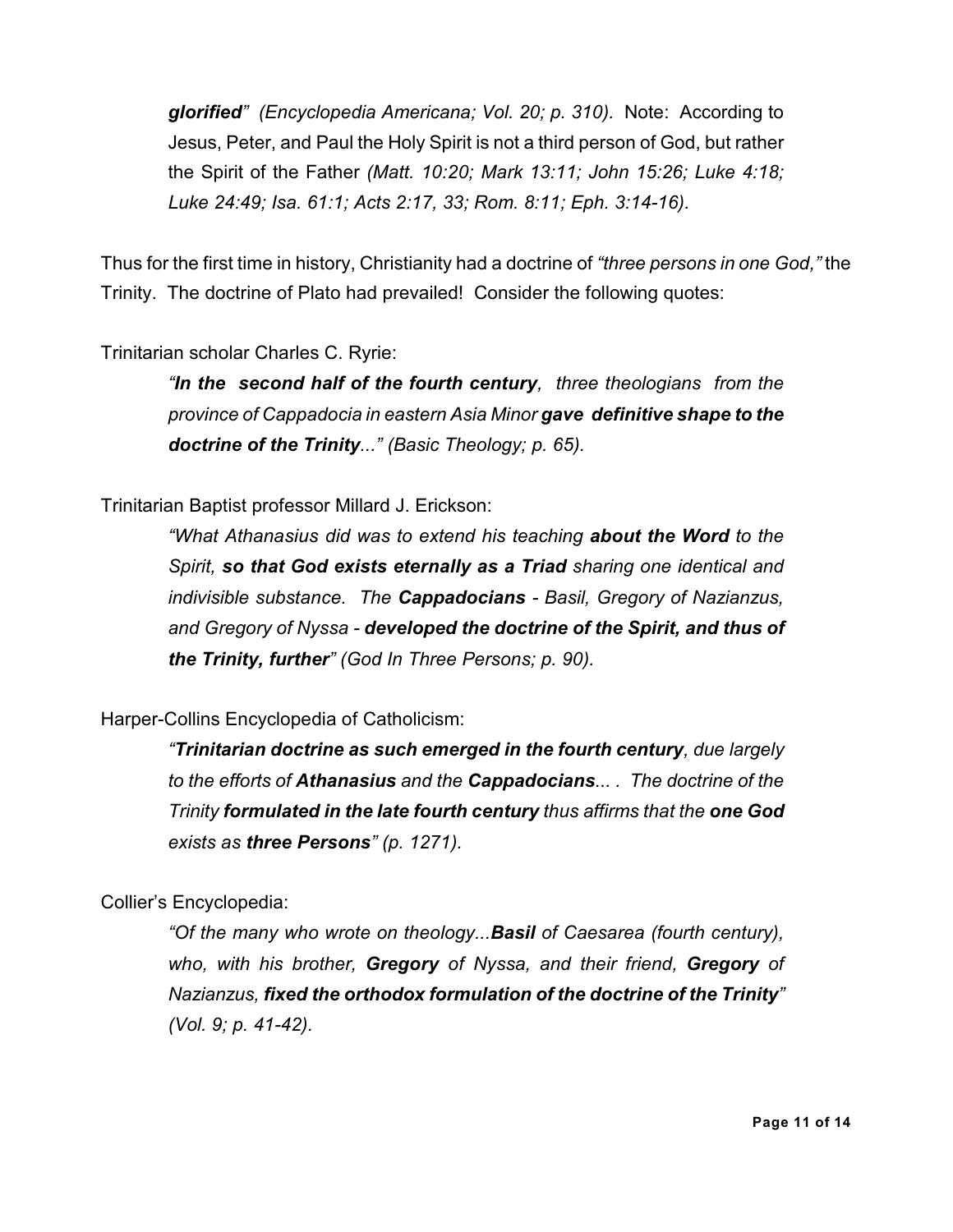Encyclopedia Britannica:

*"The Greek philosophical theology that developed during the Trinitarian controversies over the relationships among the persons of the Godhead, which were settled at the ecumenical councils of Nicea (325) and Constantinople (381), owed a great deal to Origen on both sides, orthodox and heretical. Its most important representatives on the orthodox side were the three Christian Platonist* [i.e. followers of Plato] *theologians of Cappadocia, Basil of Caesarea, Gregory of Nazianzus, and Basil's brother Gregory of Nyssa*" *(Macropaedia; Vol. 25; p. 903).*

Nineteenth century historian Adolph Harnack:

*"The Cappadocians were still relatively independent theologians, worthy disciples and admirers of Origen, using new forms to make the faith of Athanasius intelligible to contemporary thought, and thus establishing them, though with modifications"* (*History of Dogma; Vol. 3; p. 151). "Gregory (of Nyssa) was able to demonstrate the application of the incarnation more definitely than Athanasius could... . But he does so by the aid of a thoroughly Platonic idea which is only slightly suggested in Athanasius, and is not really covered by Biblical reference" (Vol. 3; p. 297).*

Collier's Encyclopedia:

*"During the 4th century...the content of Christian dogma was developed...by the very able men who have come to be known as the Fathers of the Church. Living in the eastern part of the Roman Empire, and writing in Greek, were St. Basil of Caesarea, St. Gregory of Nyssa, and St. Gregory of Nazianzus. These men continued the speculative and Platonist tendencies of Clement and Origen..." (Vol. 15; p. 318)*.

The Encyclopedia Britannica sums it up well:

*"Although Athanasius prepared the ground, constructive agreement on the central doctrine of the Trinity was not reached in his lifetime (297-373*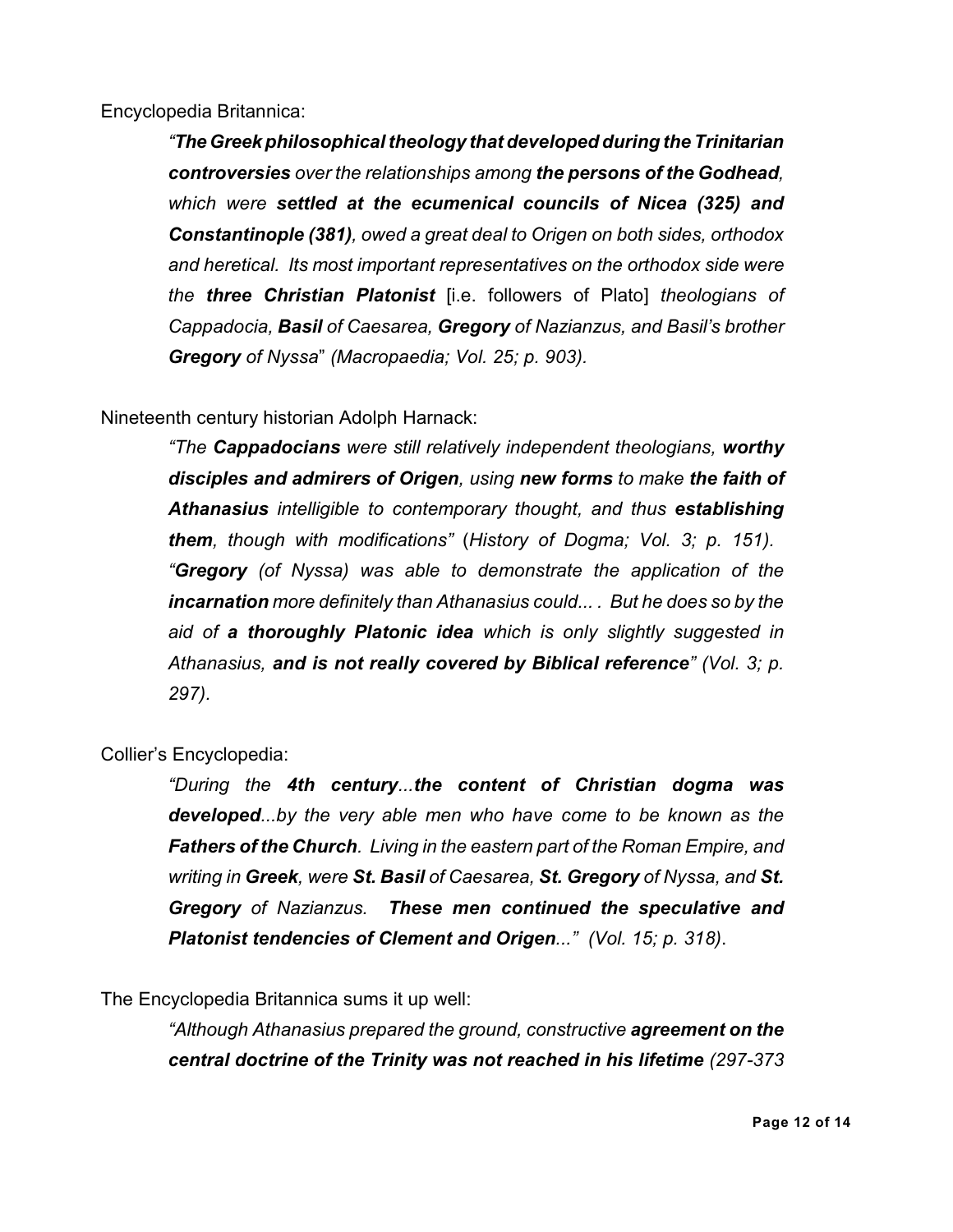*A.D.). The decisive contribution to the Trinitarian argument was made by a remarkable group of philosophically minded theologians from Cappadocia - Basil of Caesarea, his younger brother Gregory of Nyssa, and his lifelong friend Gregory of Nazianzus. So far as Trinitarian dogma is concerned, the Cappadocians succeeded...in formulating a conception of God as three Persons in one essence that eventually proved generally acceptable" (Macropaedia; Vol. 16; p. 319).* Note: Athanasius died in **373 A.D.**, but *"agreement on the central doctrine of the Trinity was not reached in his lifetime."* Wow!

The above statement is shocking since the great majority of Christians today believe in the non-biblical doctrine of the Trinity. Again: *"So far as Trinitarian dogma is concerned, the Cappadocians succeeded...in formulating a conception of God as three Persons in one essence that eventually proved generally acceptable" (at Constantinople in 381 A.D.).*

### **Proof That I John 5:7 Is a Later Insertion.**

Author Lee Strobel in his book, *The Case for Christ*, interviewed Bruce M. Metzger, PH.D., an 84 year old authority on the authenticity of the N.T., who authored or edited fifty books relating to the subject. He puts the *"grand total of (early) Greek manuscripts at 5,664."* Metzger tells Strobel that if someone challenges the authenticity of I John 5:7: *"For there are three that bear record in heaven, the Father, the Word, and the Holy Ghost: and these three are one,"* saying *"that's not in the earliest manuscripts,"* his answer would be, *"and that's true enough. I think that these words are found in only about seven or eight copies (manuscripts), all from the fifteenth or sixteenth century. I acknowledge that is not what the author of I John was inspired to write."* Strobel and Metzger are both **trinitarian** in belief, but they have cast doubt on one of the main scriptures Trinitarians use to support their doctrine.

The NIV quotes in its *text notes* the words *"the Father, the Word and the Holy Spirit, and these three are one. And there are three that testify on earth,"* and then explains why they are not included in the **text** of the NIV. They say, *"the addition is not found in any Greek manuscript or N.T. translation prior to the 16<sup>th</sup> century." These words are also not found* in the *New Revised Standard Version,* the *New American Standard Bible*, the *English*